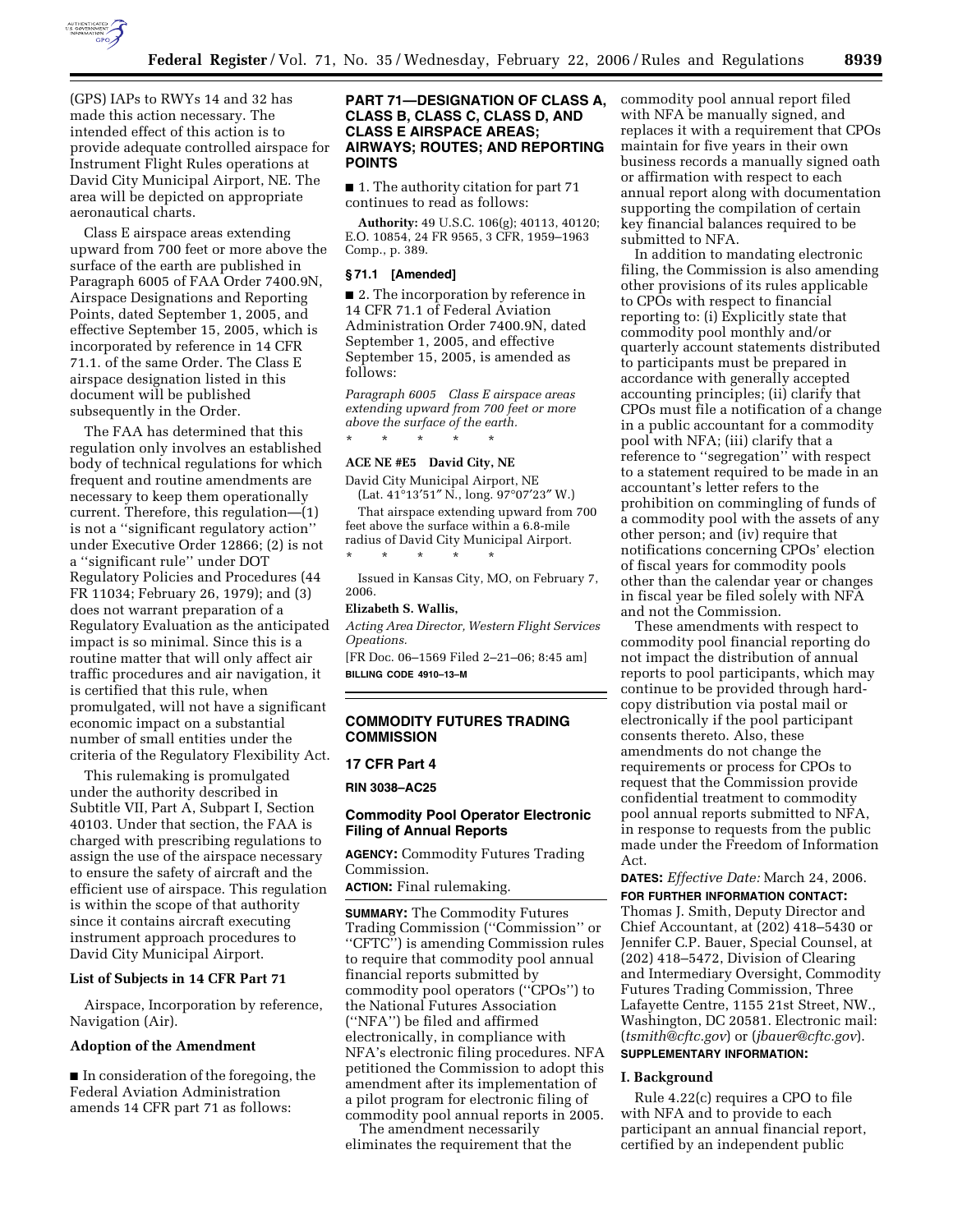accountant, for each commodity pool that it operates within 90 days of the end of the pool's fiscal year or the permanent cessation of trading.1 Also, Rule 4.7(b)(3) requires a CPO that has claimed an exemption from certain regulatory requirements pursuant to Rule 4.7 to file with NFA and to distribute to commodity pool participants an unaudited annual financial report in lieu of an audited annual financial report.2

Beginning with reports filed for the year ended December 31, 2004, the NFA implemented a pilot program permitting CPOs to voluntarily elect to file commodity pool annual reports through the use of an electronic filing system, the ''EasyFile'' system, accessed from the NFA's Web site.3 The NFA pilot program required that the complete annual report for commodity pools, including the public accountant's opinion contained in certified statements, be submitted to NFA in the Portable Document Format (''PDF'') file format. In addition to the electronic submission of the document in a PDF file format, participating CPOs were required to directly enter certain key financial statement balances or aggregated balances from the commodity pools' annual reports into the NFA's EasyFile system. The key financial statement balances filed electronically through the pilot program include all the data elements that NFA staff currently manually enter into the FACTS 2000 database from the information contained in hard copy annual reports, as well as several data elements that NFA staff added after consultation with members of the commodity pool industry, certified public accountants (''CPAs'') that serve the commodity pool industry, and Commission staff. NFA's FACTS 2000 database serves as the primary means by which NFA and Commission staff access commodity pool financial information.

NFA requested that the Commission provide CPOs participating in the pilot program with relief from the requirement of Rule 4.22(h) that the annual report filed with NFA include a manually signed oath or affirmation, as NFA implemented an electronic version

of the oath or affirmation applicable to both the document submitted in PDF file format and the key financial statement balances directly entered into the EasyFile system. The Commission's Division of Clearing and Intermediary Oversight issued exemptive relief in January 2005 to CPOs participating in the pilot program from the requirement that their pools' annual reports submitted to NFA be manually signed under Rule 4.22(j).4 On August 26, 2005, the NFA petitioned the Commission to formally amend Rules 4.22 and 4.7 to eliminate the requirement that CPOs file manually signed pool annual reports with NFA, and to further require CPOs to file such annual reports with NFA electronically using the EasyFile system implemented in the pilot program.

Mandatory electronic filing of commodity pool annual reports is anticipated to benefit both the Commission and NFA by increasing the quality of the financial data from commodity pool annual reports that will be collected in FACTS 2000 and be available to the Commission. Direct data entry by the CPO or its CPA, who are most familiar with the information being submitted, and system-enforced edit and validation checks,<sup>5</sup> which are part of the electronic filing system, should enhance the integrity and quality of data collected. Also, NFA's guidance for the classification of the key data elements in the pilot program should increase the uniformity of data available in FACTS 2000, when utilized by all CPOs with respect to applicable commodity pool annual report filings.

Pursuant to the effectiveness of these amendments, submission of annual reports in compliance with the NFA's electronic filing procedures, which require authentication through the use of user ids, passwords and specific permissions managed by designated Security Managers<sup>6</sup> of CPOs, will replace the requirement that a manually signed oath or affirmation be submitted to NFA with a commodity pool's annual report. The user interface and system security for NFA's CPO electronic filing system are patterned after NFA's

existing EasyFile system for IBs' unaudited financial reports. Similar to EasyFile for IBs, the CPO's Security Manager can establish users and assign them abilities to enter data and/or submit the report and data in the NFA electronic filing system.

By these amendments CPOs will be required to maintain in their business records a manually signed oath or affirmation along with their commodity pool annual reports, and also sufficient documentation to support the compilation of the key balances from the annual report. Therefore, NFA may verify or corroborate the information submitted electronically if necessary.

#### **II. Comments**

NFA was the only entity to file a comment letter on the proposed amendments. NFA supported the proposed amendments and stated that ''mandatory participation [in electronic filing] should dramatically increase \* \* \* efficiencies without imposing any undue hardships on our CPO Members.'' NFA also commented in support of the additional amendments proposed with respect to commodity pool financial reporting other than mandatory electronic filing, with one recommendation regarding the notification of changes in commodity pool certified public accountants. NFA commented that these required notifications to both the NFA and the Commission should only be submitted to NFA by CPOs, as they would be available to the Commission in the FACTS 2000 database. The Commission agrees with this comment and has changed the amendment to reflect that for CPOs, such notification must be made solely to NFA. NFA will alert the Commission whenever a notification indicates a disagreement with CPAs or other non-routine circumstances.

### **III. Amendments**

Rule 4.22(c) requires that a registered CPO file with NFA an annual report for each pool that it operates within 90 days of the end of the pool's fiscal year or the permanent cessation of trading. The Commission is amending Rule 4.22(c) and Rule 4.7(b)(3) to specifically require that the commodity pool annual reports be submitted to NFA electronically through NFA's established electronic filing procedures. Further, the Commission is amending Rule 4.22(h), pursuant to which each such report, including those provided under Rule 4.7 and Rule 4.12(b), must contain an oath or affirmation that, to the best of the knowledge and belief of the person making the oath or affirmation, the information contained in the document

<sup>1</sup>The rules of the Commission cited in this release may be found at 17 CFR Ch. I (2005).

<sup>2</sup>CPOs operating pools offered solely to qualified eligible participants (''QEPs'') pursuant to Rule 4.7 may claim relief from the certification requirement of Rule 4.22(d) with respect to the exempt pools' financial statements. See Rule 4.7(b)(3).

<sup>3</sup>NFA initially adopted the EasyFile electronic filing system for financial reporting by introducing brokers (''IBs'') in 2004. The Commission approved NFA's rules adopting EasyFile for IBs on June 28, 2004.

<sup>4</sup>CFTC Letter No. 05–01 may be accessed at *http://www.cftc.gov/tm/letters/05letters/tm05– 01.htm.* 

<sup>5</sup>For example, the system will prompt the user for a correction if the components listed as assets do not total to the amount entered for total assets, or if certain types of trading assets and liabilities are reported in the balance sheet but there are no gains or losses reported in the income statement<br>with respect to such assets.

<sup>&</sup>lt;sup>6</sup>The Security Manager procedure is part of NFA's existing electronic system for registration processing. The Commission adopted rule amendments in 2002 to enable NFA to utilize an online system for registration functions. See 67 FR 38,869 (June 6, 2002).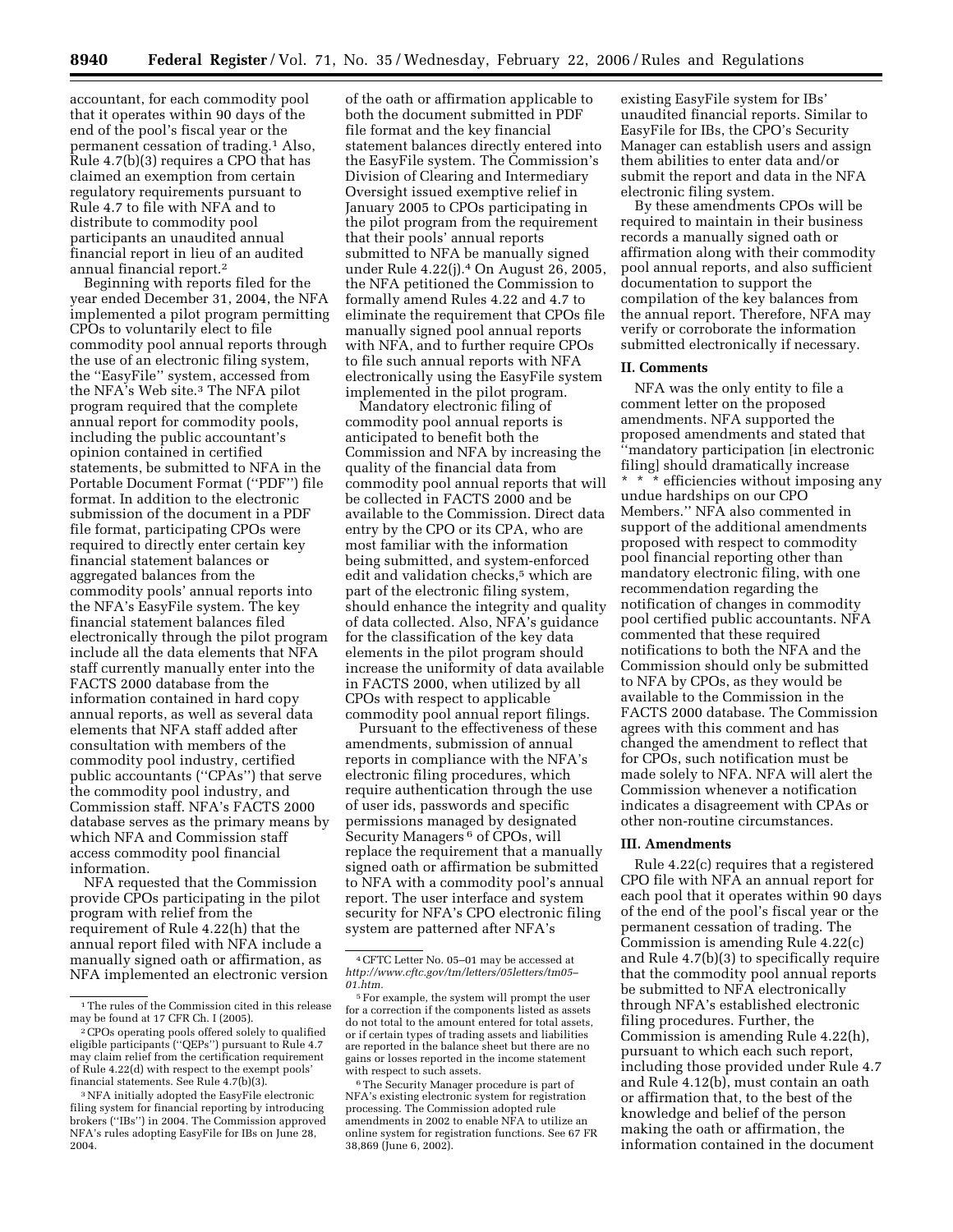is accurate and complete. The amendment shall require the oath or affirmation on annual reports filed with NFA to be made through the use of electronic filing procedures. The Commission is also deleting Rule 4.22(j) and adding a provision to Rule 4.23(a) requiring CPOs to maintain in their books and records a manually signed oath or affirmation for all annual reports and account statements, and to maintain records of the key financial balances submitted to NFA that clearly demonstrate how such balances were derived.

Rule 4.7(b)(2) requires that an account statement signed and affirmed by the CPO be prepared and distributed to pool participants no less frequently than quarterly within 30 calendar days after the end of the reporting period. The account statement must indicate: (1) The net asset value of the exempt pool as of the end of the reporting period; (2) the change in net asset value from the end of the previous reporting period; and (3) the net asset value per outstanding unit of participation in the exempt pool as of the end of the reporting period. The Commission is amending Rule 4.7(b)(2) to clarify that the account statement provided to participants must be presented and computed in accordance with generally accepted accounting principles as are other financial reports required in Part 4 of the Commission's Rules. By making this requirement explicit, the Commission is ensuring that established professional standards are the basis of such calculations.

Rule 4.22(d) requires that the certification of commodity pool annual reports by independent accountants be made in accordance with the certification requirements of Rule 1.16 that are applicable to the financial statements of FCMs and IBs, with specific exceptions. Rule 4.22(d) does not exempt CPOs from Rule 1.16(g), which requires written notification to be given to the NFA and to the Commission of changes in the entity's independent accountant. In order to make clear that this requirement applies to CPOs, the Commission is amending Rule 4.22(d) to specifically state that Rule 1.16(g) is also applicable to CPOs with respect to notifications of changes in the independent accountants engaged for the certification of commodity pool financial statements, except that such notification may be made solely to NFA. By clarifying this, the Commission will be assured that NFA receives proper notice of the circumstances of any changes of independent accountants, which NFA will report to the Commission if indicative of

disagreements with auditors or similar circumstances of concern with respect to the commodity pool.

Rule 4.22(f)(1) provides a mechanism for CPOs that cannot distribute annual reports for pools within the required timeframe without substantial undue hardship to file applications of extensions of time with NFA. In the context of requesting such an extension, the application to NFA must be accompanied by a letter from the pool's independent public accountant. One of the items that must be addressed in the letter is whether the independent accountant has any indication from the audit work in process to indicate that the CPO is not meeting ''segregation'' requirements. In response to some perceived confusion by the use of the term ''segregation'', the Commission is amending Rule  $4.22(f)(1)(ii)(B)$  to clarify that this does not refer to the segregation requirements of Rule 1.20 applicable to FCMs, but instead refers to the prohibition on commingling of funds of a commodity pool with the assets of any other person contained in Rule 4.20(c).7

Rules  $4.22(g)(2)$  and  $(3)$  require notifications to be made to the Commission concerning CPOs' election of fiscal years for commodity pools other than the calendar year or subsequent changes in fiscal year-ends. The Commission is amending these Rules so that such notifications are solely required to be filed with NFA and not the Commission, consistent with other financial reporting filings that are now made to NFA directly as a result of functions the Commission has authorized NFA to perform.8 NFA is hereby authorized to maintain and serve as official custodian of these notifications as well as the notifications of changes in certified public accountant for commodity pools.

8By order dated December 11, 2002, the Commission authorized NFA to: (1) Receive and review annual financial reports required to be filed by CPOs pursuant to Rules 4.7(b)(3) and 4.22(c), including annual financial reports required to be filed by CPOs that have claimed relief pursuant to Rule 4.12(b) with respect to qualifying pools, and to review such reports for compliance with the Act and the Commission rules thereunder and to provide notice of deficiencies; (2) receive and grant or deny applications filed pursuant to Rule 4.22(f)(1) for extensions of time to distribute annual financial reports; and (3) process notices of claims of extension of time to distribute and file annual financial reports filed pursuant to Rule 4.22(f)(2). In addition, the Commission authorized NFA to maintain and to serve as the official custodian of such records. 67 FR 77,470 (December 18, 2002).

### **IV. Related Matters**

# *A. Regulatory Flexibility Act*

The Regulatory Flexibility Act (''RFA''), 5 U.S.C. 601 *et. seq.*, requires that agencies, in proposing rules, consider the impact of those rules on small businesses. The Commission previously has established certain definitions of ''small entities'' to be used by the Commission in evaluating the impact of its rules on such entities in accordance with the RFA.9 The Commission has determined previously that registered CPOs are not small entities for the purpose of the RFA.10 The proposed amendments to Rule 4.7 and Rule 4.22 would apply only to registered CPOs. Therefore, the Chairman, on behalf of the Commission, hereby certifies, pursuant to 5 U.S.C. 605(b), that the action taken herein will not have a significant economic impact on a substantial number of small entities.

### *B. Paperwork Reduction Act*

This rulemaking alters the method of collection for a required collection of information under Part 4 of the Commissions Rules. As required by the Paperwork Reduction Act of 1995 (44 U.S.C. 3507(d)), the Commission submitted a copy of this section to the Office of Management and Budget (OMB) for its review. No comments were received in response to the Commission's invitation in the notice of proposed rulemaking to comment on any change in the potential paperwork burden associated with these rule amendments.

### *C. Cost-Benefit Analysis*

Section 15(a) of the Act, as amended by Section 119 of the CFMA, requires the Commission to consider the costs and benefits of its action before issuing a new Rule under the Act. By its terms, Section 15(a) as amended does not require the Commission to quantify the costs and benefits of a new Rule or to determine whether the benefits of the Rule outweigh its costs. Rather, Section 15(a) simply requires the Commission to ''consider the costs and benefits'' of its action.

Section 15(a) of the Act further specifies that costs and benefits shall be evaluated in light of five broad areas of market and public concern: protection of market participants and the public; efficiency, competitiveness, and financial integrity of futures markets; price discovery; sound risk management practices; and other public interest

<sup>7</sup>The language originally proposed was ''the segregation requirements of  $\S$  4.20(c)" showing the intent of the reference to reflect Rule 4.20 and not FCM segregation requirements contained in Commission Rule 1.20. 45 FR 51,600 at 51,610 (August 4, 1980).

<sup>9</sup> 47 FR 18618 (April 30, 1982).

<sup>10</sup> 47 FR at 18619.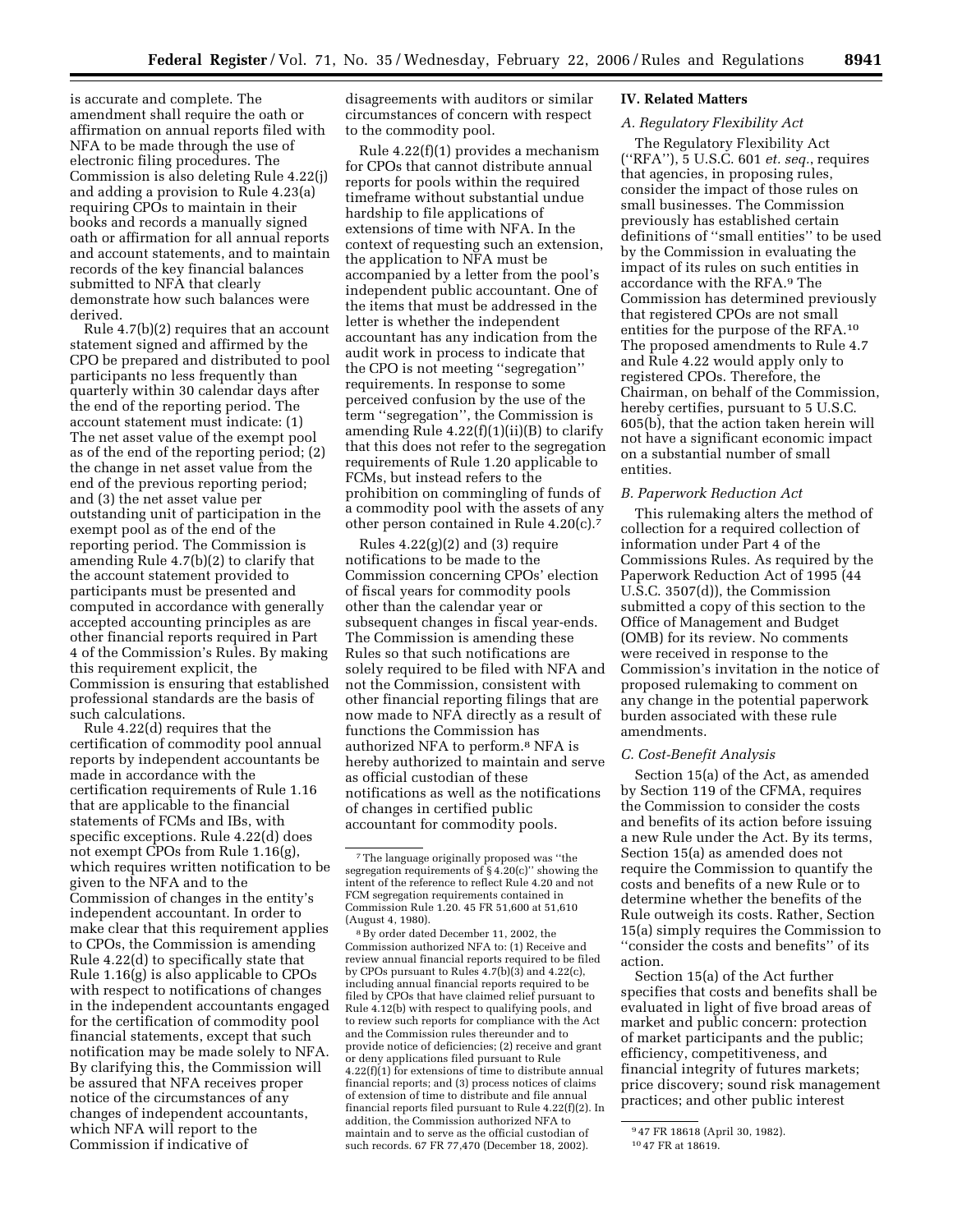considerations. Accordingly, the Commission could in its discretion give greater weight to any one of the five enumerated areas and could in its discretion determine that, notwithstanding its costs, a particular rule was necessary or appropriate to protect the public interest or to effectuate any of the provisions or to accomplish any of the purposes of the Act.

The Commission's proposal contained an analysis of its consideration of these costs and benefits and solicited public comment thereon. 70 FR at 74244. No comments were received with respect to the analysis of the Commission's consideration. Therefore, pursuant to such consideration, the Commission has decided to adopt these amendments as discussed above.

### **List of Subjects in 17 CFR Part 4**

Advertising, Commodity futures, Consumer protection, Reporting and recordkeeping requirements.

■ In consideration of the foregoing, 17 CFR Chapter I is amended as follows:

### **PART 4—COMMODITY POOL OPERATORS AND COMMODITY TRADING ADVISORS**

■ 1. The authority citation for part 4 continues to read as follows:

**Authority:** 7 U.S.C. 1a, 2, 4, 6b, 6c, 6l, 6m, 6n, 6o, 12a, and 23.

■ 2. Section 4.7 is amended by revising paragraphs (b)(2) and (b)(3) to read as follows:

#### **§ 4.7 Exemption from certain Part 4 requirements for commodity pool operators with respect to offerings to qualified eligible persons and for commodity trading advisors with respect to advising qualified eligible persons.**

- \* \* \* \* \*
	- (b) \* \* \*

(2) *Periodic reporting relief*. Exemption from the specific requirements of §§ 4.22(a) and (b); *Provided,* That a statement signed and affirmed in accordance with § 4.22(h) is prepared and distributed to pool participants no less frequently than quarterly within 30 calendar days after the end of the reporting period. This statement must be presented and computed in accordance with generally accepted accounting principles and indicate:

(i) The net asset value of the exempt pool as of the end of the reporting period;

(ii) The change in net asset value from the end of the previous reporting period; and

(iii) The net asset value per outstanding unit of participation in the exempt pool as of the end of the reporting period.

(3) *Annual report relief*. (i) Exemption from the specific requirements of §§ 4.22(c) and (d); *Provided,* That within 90 calendar days after the end of the exempt pool's fiscal year, the commodity pool operator electronically files with the National Futures Association and distributes to each participant in lieu of the financial information and statements specified by those sections, an annual report for the exempt pool, affirmed in accordance with § 4.22(h) which contains, at a minimum:

\* \* \* \* \*

■ 3. Section 4.22 is amended by:

■ a. Revising paragraph (c) introductory text;

■ b. Revising paragraph (d) introductory text;

 $\blacksquare$  c. Revising paragraph  $(f)(1)(ii)(B);$ 

 $\blacksquare$  d. Revising paragraphs (g)(2) and (3);

■ e. Revising paragraph (h); and

■ f. Removing paragraph (j), to read as follows:

# **§ 4.22 Reporting to pool participants.**

\* \* \* \* \* (c) Except as provided in paragraph (c)(6) of this section, each commodity pool operator registered or required to be registered under the Act must distribute an Annual Report to each participant in each pool that it operates, and must electronically submit a copy of the Report and key financial balances from the Report to the National Futures Association pursuant to the electronic filing procedures of the National Futures Association, within 90 calendar days after the end of the pool's fiscal year or the permanent cessation of trading, whichever is earlier, but in no event longer than 90 days after funds are returned to pool participants; *Provided, however,* That if during any calendar year the commodity pool operator did not operate a commodity pool, the pool operator must so notify the National Futures Association within 30 calendar days after the end of such calendar year. The Annual Report must be affirmed pursuant to paragraph (h) of this section and must contain the following:

\* \* \* \* \* (d) The financial statements in the Annual Report must be presented and computed in accordance with generally accepted accounting principles consistently applied and must be certified by an independent public accountant. The requirements of § 1.16(g) of this chapter shall apply with respect to the engagement of such

independent public accountants, except that any related notifications to be made may be made solely to the National Futures Association, and the certification must be in accordance with § 1.16 of this chapter, except that the following requirements of that section shall not apply:

- \* \* \* \* \*
- (f) \* \* \*
- $(1) * * * *$
- $(ii) * * * *$

(B) Do you have any indication from the part of your audit completed to date that would lead you to believe that the commodity pool operator was or is not meeting the recordkeeping requirements of this part 4 or was or is not complying with the § 4.20(c) prohibition on commingling of property of any pool with the property of any other person?

\* \* \* \* \*  $(g)(1) * * * *$ 

(2) If a commodity pool operator elects a fiscal year other than the calendar year, it must give written notice of the election to all participants and must file the notice with the National Futures Association within 90 calendar days after the date of the pool's formation. If this notice is not given, the pool operator will be deemed to have elected the calendar year as the pool's fiscal year.

(3) The commodity pool operator must continue to use the elected fiscal year for the pool unless it provides written notice of any proposed change to all participants and files such notice with the National Futures Association at least 90 days before the change and the National Futures Association does not disapprove the change within 30 days after the filing of the notice.

(h)(1) Each Account Statement and Annual Report, including an Account Statement or Annual Report provided pursuant to  $\S 4.7(b)$  or  $4.12(b)$ , must contain an oath or affirmation that, to the best of the knowledge and belief of the individual making the oath or affirmation, the information contained in the document is accurate and complete; *Provided, however,* That it shall be unlawful for the individual to make such oath or affirmation if the individual knows or should know that any of the information in the document is not accurate and complete.

(2) Each oath or affirmation must be made by a representative duly authorized to bind the pool operator, and

(i) for the copy of a commodity pool's Annual Report submitted to the National Futures Association, such representative shall satisfy the required oath or affirmation through compliance